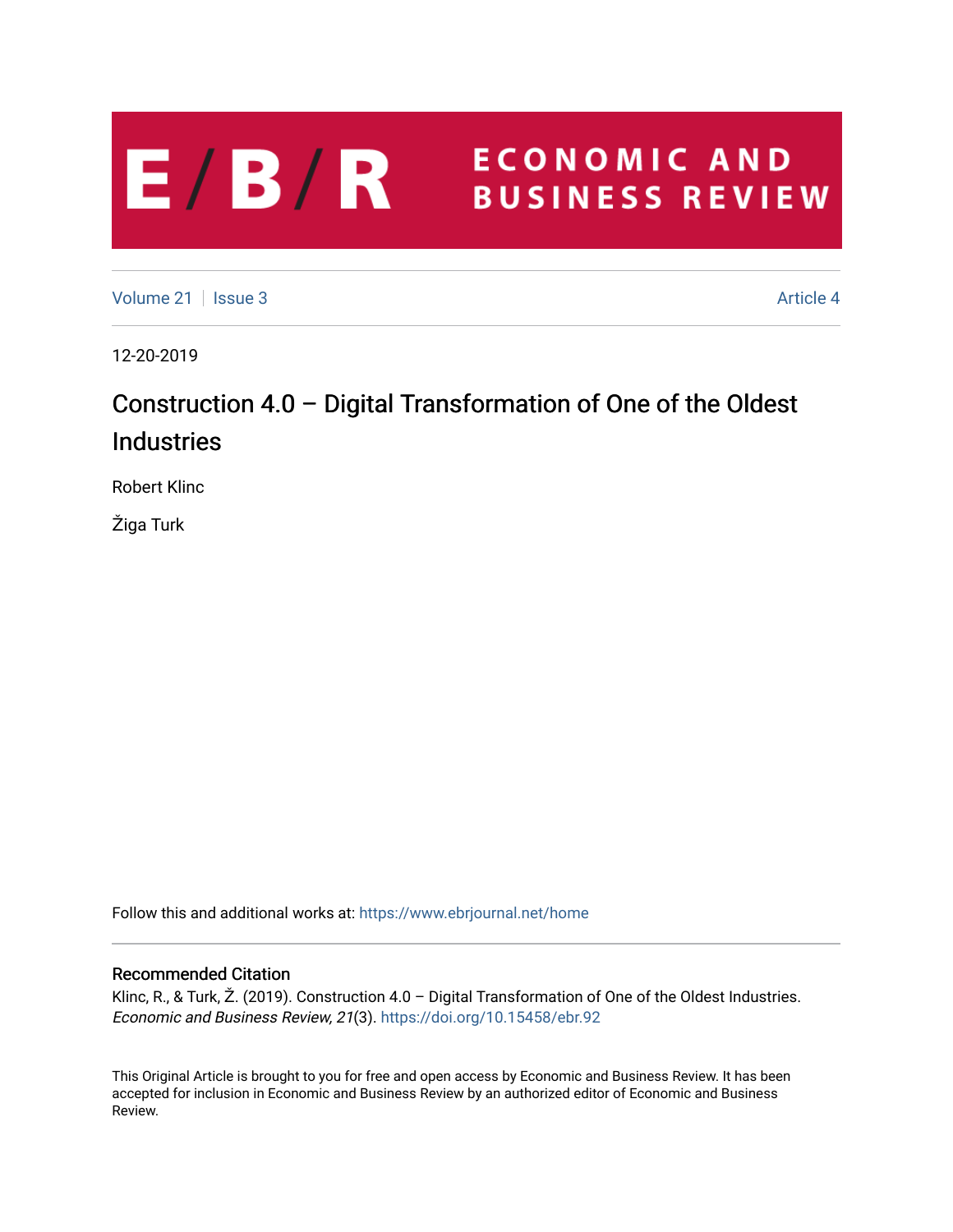

## CONSTRUCTION 4.0 – DIGITAL TRANSFORMATION OF ONE OF THE OLDEST INDUSTRIES

ROBERT KLINC1 ŽIGA TURK2

**ABSTRACT:** *In the early 2010s, the German industry started their reform and revival under the keyword "Industrie Vier Punkt Null". The European Union's strategies adopted most of the ideas and member states followed. The European construction industry too stared to explore how to benefit from it. In this review paper, we explain the ideas behind Industry 4.0. We present aspects of Industry 4.0: what it means for the customer, business and industry as a whole. Based on that framework we analysed the potentials of Industry 4.0 in the construction industry and where – due to some specifics of the industry – construction is actually ahead in adopting the Industry 4.0 concepts.*

|                  |                         |  | Key words: industrial policy, Industry 4.0, Construction 4.0, Building Information Modelling (BIM), cyber- |  |  |  |
|------------------|-------------------------|--|------------------------------------------------------------------------------------------------------------|--|--|--|
| physical systems |                         |  |                                                                                                            |  |  |  |
|                  | JEL classification: M15 |  |                                                                                                            |  |  |  |
|                  | DOI: 10.15458/ebr.92    |  |                                                                                                            |  |  |  |

### **1 INTRODUCTION**

Construction was one of the first users of information and communication technologies (ICT), starting in the 1970s with structural analysis programs (Fenves, Logcher, & Mauch, 1965). In the 1980s, computer graphics began with the computerization of engineering drawing (Duhovnik, 1984). In Slovenia, the trends were followed in the 1980s, when first domestic programs for structural analysis (Marolt, 1981) were created at the IKPIR Institute. In the 1990s, construction informatics became an independent science-research discipline within the construction industry (Turk, 2006).

In the first years of this century, the first commercial solutions for one of the most pressing problems of construction informatics emerged – structured information exchange on construction products. The software for Building Information Modeling (BIM) started to replace Computer Aided Design (CAD) and Drafting (CADD). Because all ICT solutions in the field of construction in one way or another process data, BIM became a central concept and a topic of many research directions (Eastman, Teicholz, Sacks, & Liston, 2011).

<sup>1</sup> University of Ljubljana, Faculty of Civil and Geodetic Engineering, Ljubljana, Slovenia, robert.klinc@fgg.uni-lj.si 2 University of Ljubljana, Faculty of Civil and Geodetic Engineering, Ljubljana, Slovenia, ziga.turk@fgg.uni-lj.si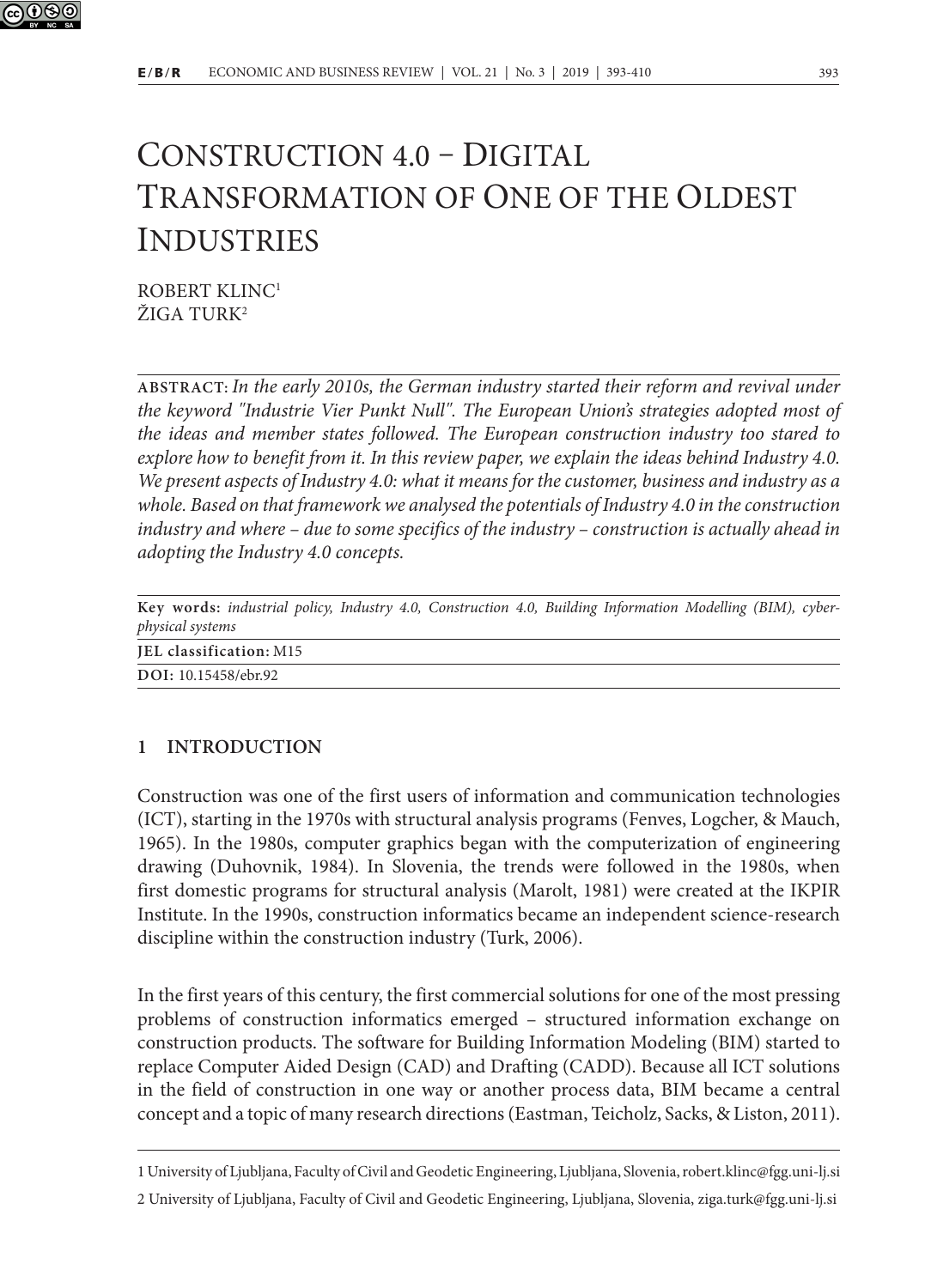After centuries of a *drawn line* being the basic information unit for presenting information in engineering, it was replaced by a digital object which (in the construction context) can also be interpreted by a computer.

Today, structured information work is well supported by commercial software and is becoming a part of the usual practice in architecture and construction; countries are beginning to legally require the use of this increasingly mature technology (EU BIM Task Group, 2017).

This development followed a similar path to the one of all other industries and professions. It began with the introduction of generic software (e.g., word processing, spreadsheets, and in our case, CAD software) that can be used for a number of different purposes and is not limited to one particular application. Enterprise information systems backed by relational databases and higher-level frameworks emerged soon after in order to support well defined repetitive processes (Romero & Vernadat, 2016). However, a human has been an interface between information systems and events in the material world. It was mostly through human intervention that information was entered into information systems. And it was a human action – based on the analysis done digitally – that made a difference in the material world.

Nevertheless, a number of technologies, mostly those fitting under the keyword "Internet of Everything", started to change that. It meant that the "real" world was beginning to be equipped with sensors and controllers that would provide a human-free interface between the real and the digital. The stage was set for a change. The change came under the heading of Industry 4.0.

In this paper we ask and answer the following questions:

- What is Industry 4.0?
- How to interpret the principles of Industry 4.0 in construction?
- Where does the building industry already have the characteristics of Industry 4.0 and where are the biggest setbacks compared to other industries?

The paper starts with a background and discussion on the Industry 4.0 through the lens of historical development, technological building blocks and its characteristics. Next, we place those findings in the context of the construction industry. We will argue that the principles of Industry 4.0 can already be found in the construction industry with some of them (such as production of the one-of-a-kind products and processes) being the foundation of the industry from the start. The paper ends with a discussion and conclusions.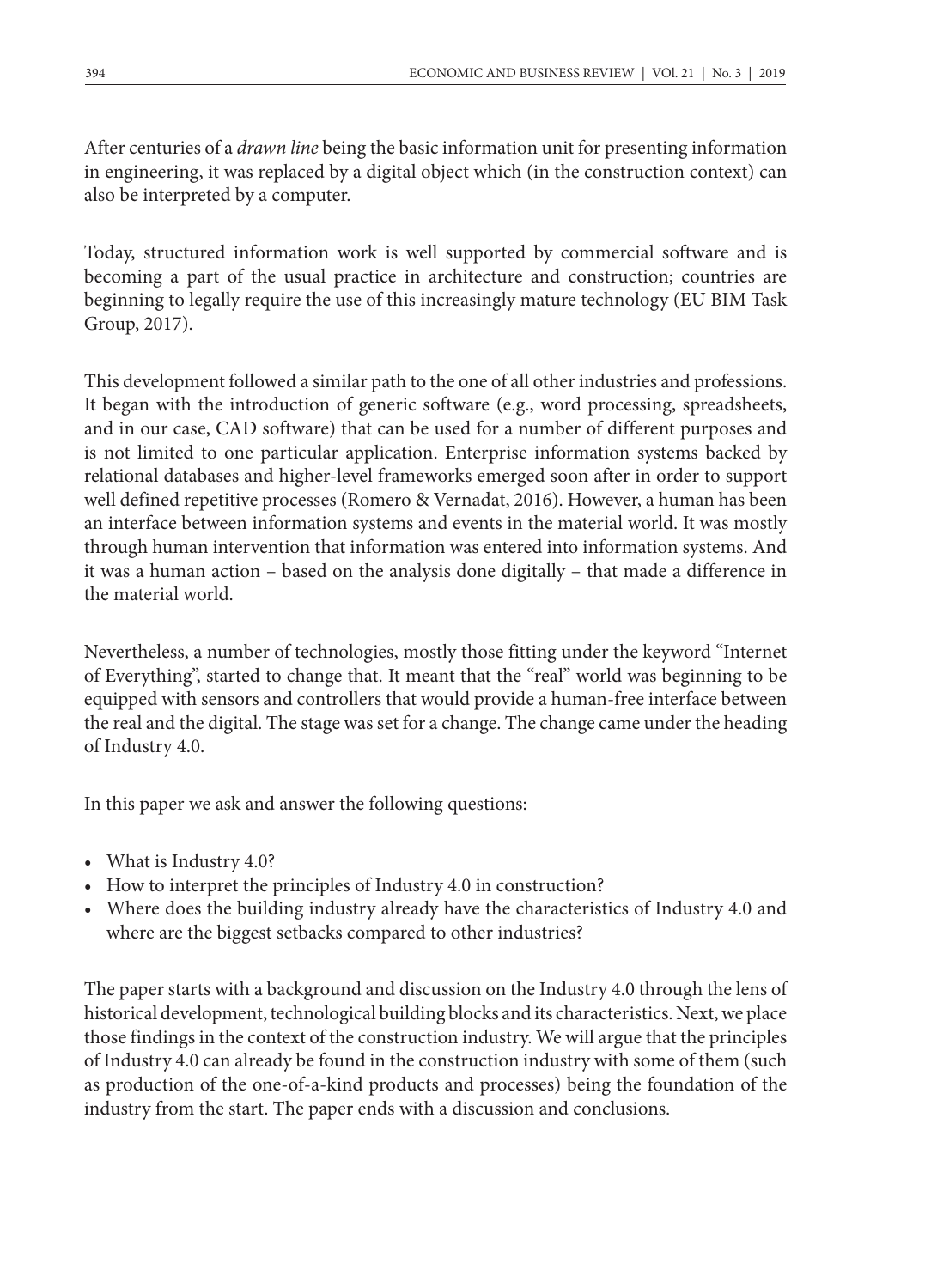#### **2 INDUSTRY 4.0**

Industry 4.0 can be explained in terms of historical evolution from Industry 1.0 to Industry 3.0:

- Industry 1.0 **mechanization**. It was initiated by the introduction of energy production from water sources and steam power as a source of (mechanical) energy production. This transition from agrarian and rural towards European industrial society took place in the late 18th century (Balasingham, 2016) and was based on three natural resources: coal, iron and waterways (Sharman, 2017). The development of steam engines had an affect not only on heavy industries, such as iron and textile industry, but also on transportation, communication and other economic activities (Rifkin, 2016). Nevertheless, the key resource remained the labour – a machine assisted labour (von Tunzelmann, 2003).
- Industry 2.0 **electrification**. Rifkin (2016) argues that electricity (instead of oil and coal) as primary source of energy matured at the turn of the 20th century to create an infrastructure for the second industrial revolution. This enabled electrically powered mass production of goods (Industrie 4.0 Working Group, 2013) or, in other words, serial production. Production processes became relatively easy, resulting in mass productivity of labour-assisted machinery (von Tunzelmann, 2003) and consequently in an establishment of the social middle class with economic welfare (Balasingham, 2016).
- Industry 3.0 **automation**. Despite the first computers being built in 1930s, it took several decades (from transistors to programming languages and integrated circuits) before they became more powerful and more reliable but small and easy enough to be manageable (Sharman, 2018). The tipping point came during the 1970s with the introduction of computerization into existing serial production, digitally supported design and numerically controlled machines. Due to the fact that computers played a major role within the transition from an industrial nation towards an information society it was also named the digital revolution (Balasingham, 2016). It enabled an ITbased manufacturing automation (Preuveneers & Ilie-Zudor, 2017).

The idea of Industry 4.0 was introduced at the beginning of this decade in Germany as a strategic response to the competition brought to the German industry by the accelerated industrialization of Asia. It was later adopted by the European Union as an umbrella concept for activities leading to the modernization of European industry with the goal to maintain its global competitiveness in the 21st century:

• Industry 4.0 - **networking**. Industry 4.0 appeared at the beginning of the 21st century. Its essential building blocks are cyber-physical systems or, in other words, networking of the material world. It is a mashup of cyber and physical systems and describes the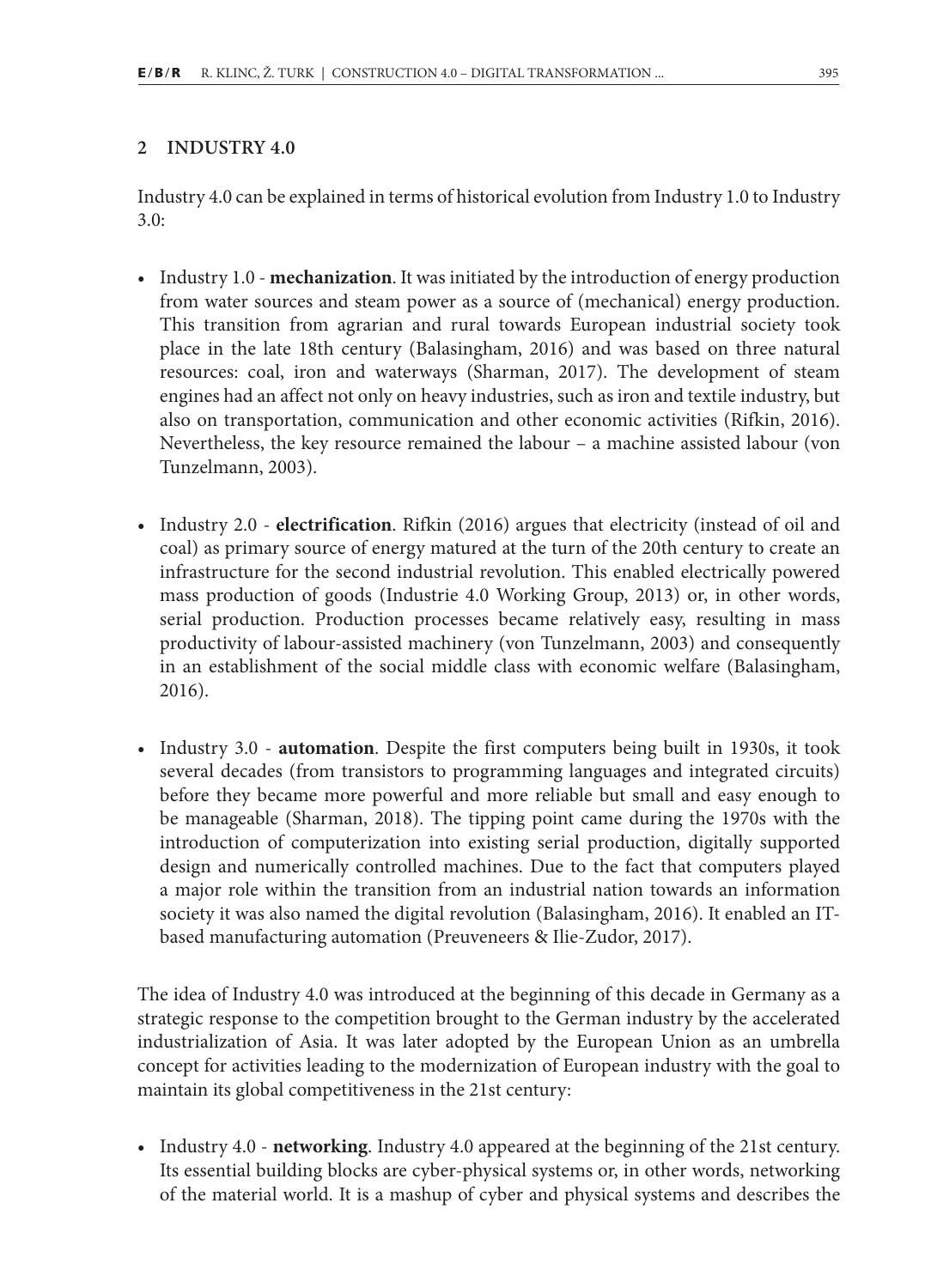"*organization of production processes based on technology and devices autonomously communicating with each other along the value chain*" (Smit, Kreutzer, Moeller, & Carlberg, 2016). Technologically, Industry 4.0 works with virtual digital copy of the real world. It is based on the building blocks of the modern digital world, such as the Internet of Things (IoT), Big Data, the Internet of Services, Smart Factories and Advanced Manufacturing. The essential difference with the automation of Industry 3.0 is that at first there used to be a human mediator between the real and the digital world (see Figure 1) who entered the information on the computer, read computer printouts and guided the events in the material world. (FIEC, 2015a) used simple terms and described Industry 4.0 as the digitalization of industry in general.





As observed by von Tunzelmann (2003), all industrial revolutions are associated with relatively slow productivity growth during their technological development stage. This is on one hand a signal of the saturation of the existing technology and, on the other, the immaturity of the new. The extent of application is very narrow and the cost of development very high. Among the expected consequences of Industry 4.0 are the usual increase in productivity, better use of resources, and higher quality of products. And there are some not so usual goals, such as significantly higher flexibility of products - serial production, where the size of the series is as low as one. Industry 4.0 is the subject of a number of national and European strategies (Santos, Mehrsai, Barros, Araújo, & Ares, 2017) and has its own chapter in the Horizon 2020 research program and the like.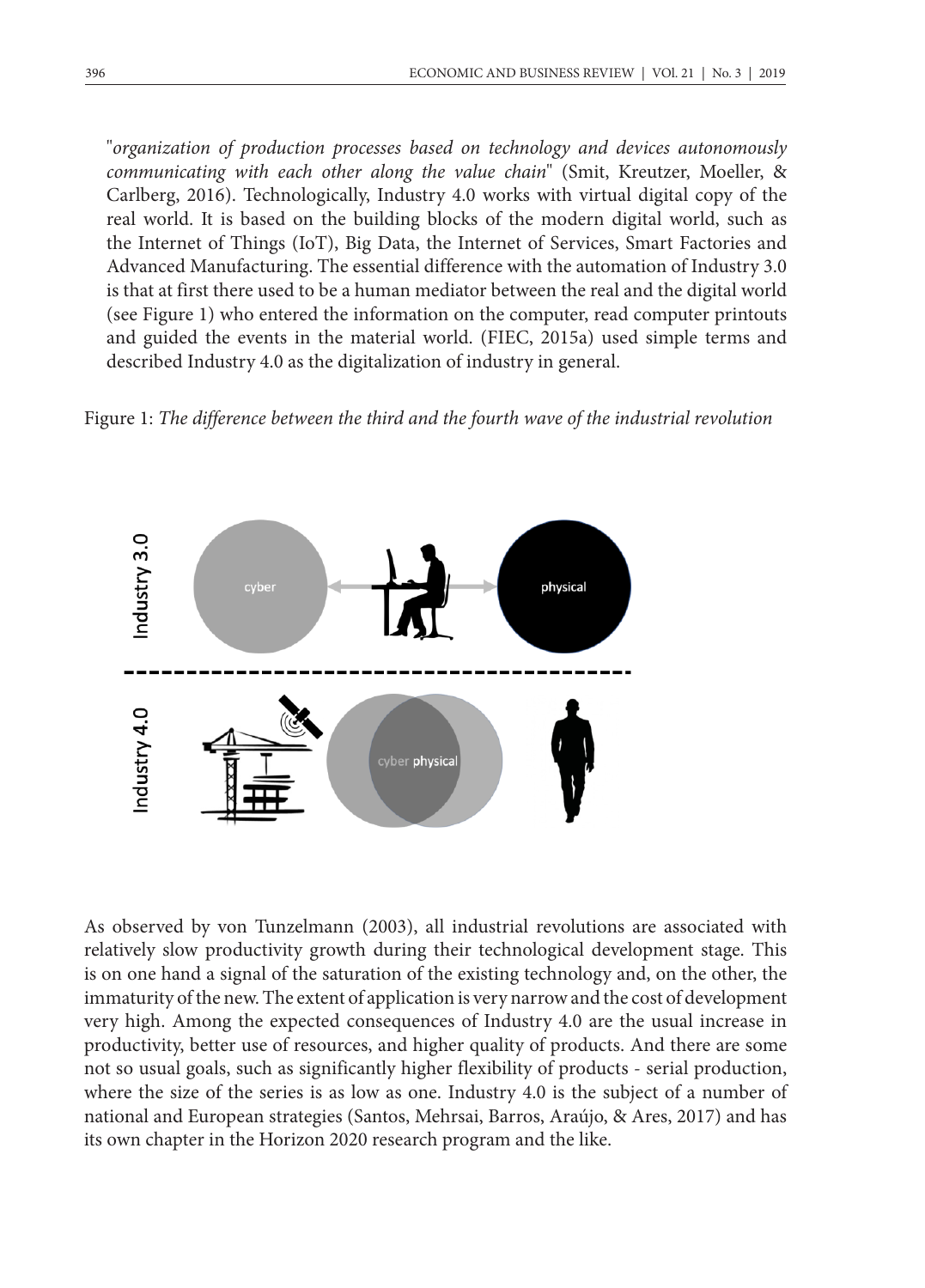#### **2.1 Cyber-physical systems**

The key technological concept of Industry 4.0 is cyber physical systems. A cyber-physical system is a system with a seamless automatic connection between the material world and smart digital components, capable of perceiving, directing and controlling the physical world. Jazdi (2014) noted that unlike the traditional embedded systems, designed as standalone devices, the focus of cyber-physical systems of Industry 4.0 is on networking several devices. Santos et al. (2017) describe cyber-physical systems as an extension of embedded systems bridging "*the physical and digital worlds by integrating complex information processing from multiple and networked physical elements*" (people, sensors, equipment, machinery, etc.).

Lee, Bagheri, and Kao (2015) observe that, in general, a cyber-physical system has two main functional components: (1) advanced connectivity, and (2) intelligent data management, analytics and computational capability. Based on this abstract guideline, a 5C (Connection, Conversion, Computation, Cognition, and Configuration, see Figure 2) architecture for implementation purposes was introduced (Muhuri, Shukla, & Abraham, 2019).

Figure 2: *Five levels of cyber-physical systems* 



Source: Lee et al. (2015).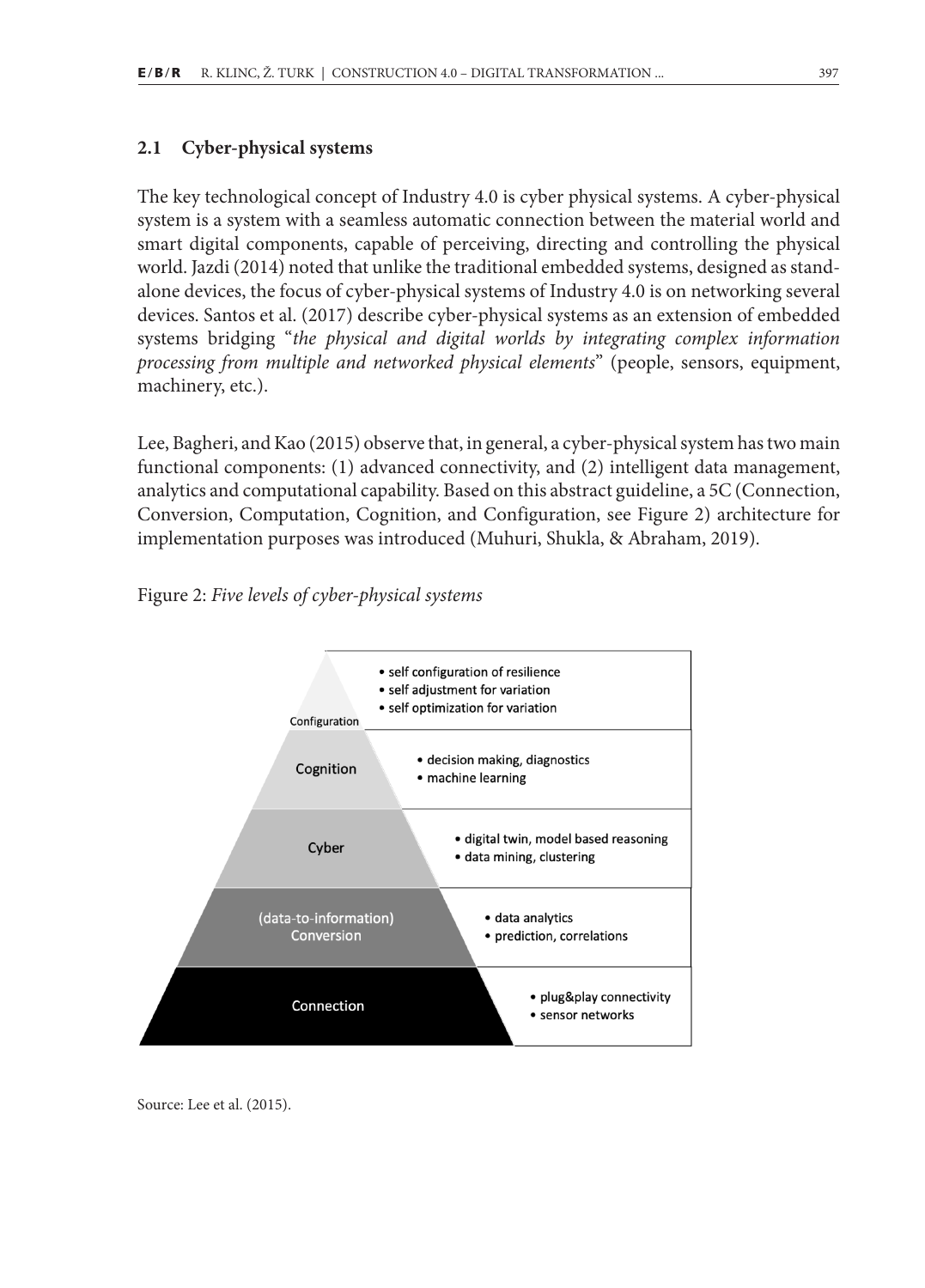The proposed architecture defines a construction of cyber-physical system from the initial data acquisition through analytics to the final value creation on five different levels (Lee et al., 2015):

- 1. The level of **smart connections**. It includes "plug & play" devices, independent communications and sensor networks. Data acquisition and transfer within selected devices using standardized protocols has to be as straightforward as possible in order for this level to perform in accordance with expectations (Lee et al., 2015).
- 2. The level of **data-to-information** conversion. At this level, we find services based on data collected at Level 1 which are being processed and used for forecasts, correlations, statistics, and management to support decision-making.
- 3. The **cyber** level. It acts as a central information hub within this stack (Lee et al., 2015). The key concept for this level is the digital twin, digital representation of an object that exists or will exist in the physical world. When the data collected at the level of smart connections and analyzed at the data-to-information conversion level is placed in the context of the advanced data mining model, interconnections, simulations and analytics become real and useful.
- 4. The **cognition** level. Learning can take a step further and exploit artificial intelligence technologies to make advanced decisions, diagnostics and machine learning. It is assumed that a plurality of data that cannot be processed using traditional methods will need to be analyzed with machine learning, since the extent and diversity of data would be simply too great for the analysis to be handled manually by people writing algorithms.
- 5. The **configuration** level. This can lead to autonomous, smart, (self) learned and automatic configuration of cyber systems that can intelligently respond to environmental changes and user requirements. Lee et al. (2015) see it as the feedback from cyber space to physical space that acts as supervisory control to make machines self-configure and self-adaptive. To summarize, the material world shows the behavior of smart, adaptable, biological systems.

All levels combined will have a significant impact on the improvements to the industrial processes involved in manufacturing, engineering, life cycle management and wider (Industrie 4.0 Working Group, 2013).

Despite cyber-physical systems being on the very edge of the current technological development, the logical next phase is already being discussed – cyber-physical production systems. They will continue to blur boundaries between the real world and the virtual world in a way that smart products will be capable of planning, controlling and optimizing their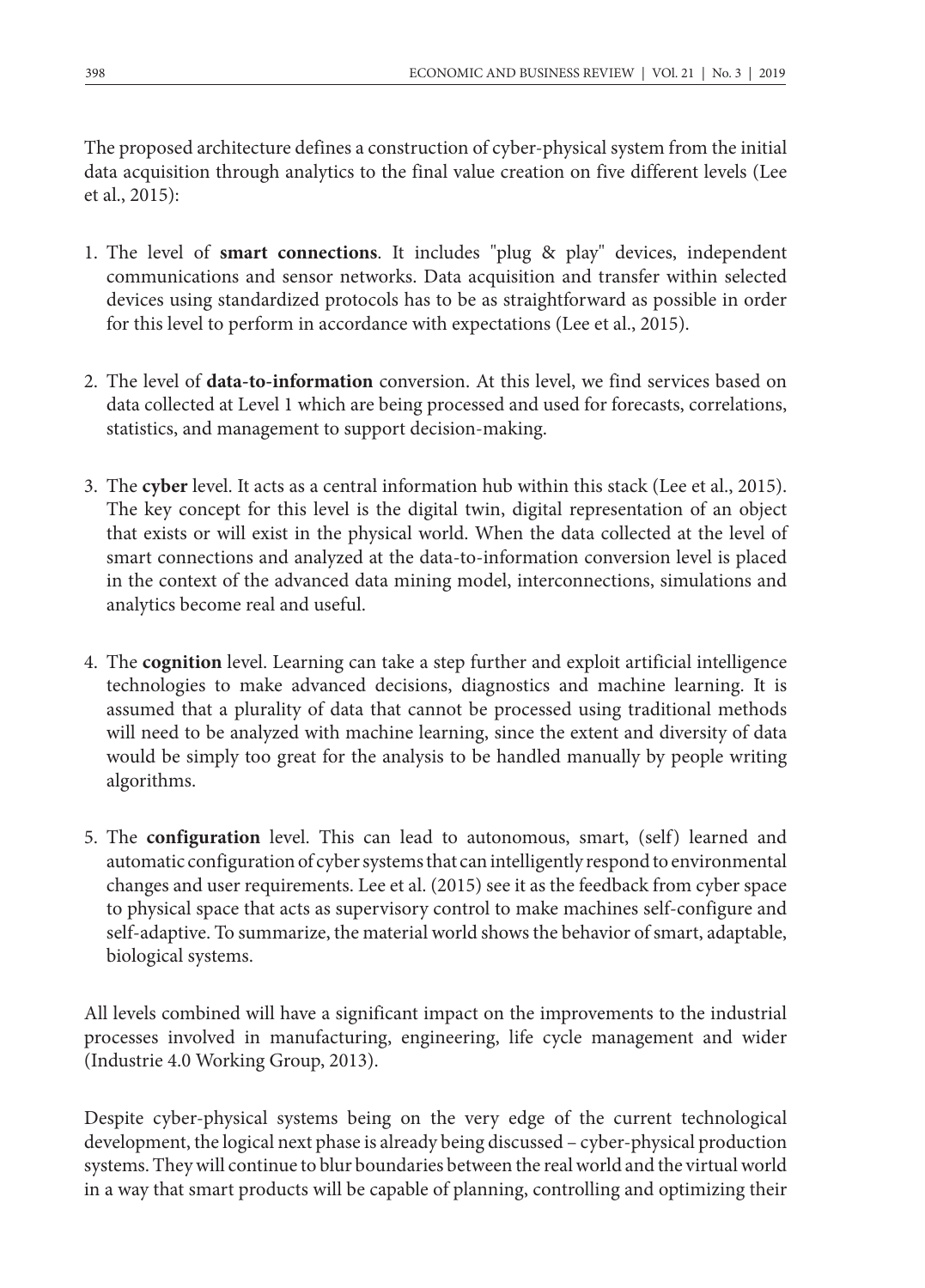own production processes without or with minimal human intervention (Preuveneers & Ilie-Zudor, 2017). They are expected to be the key aspect in the growth of sustainable manufacturing systems (Muhuri et al., 2019).

#### **2.2 Technological building blocks**

There is no clear consensus on the key technologies for the Industry 4.0 among researchers (Vaidya, Ambad, & Bhosle, 2018; Erboz, 2017; Chiarello, Trivelli, Bonaccorsi, & Fantoni, 2018; Santos et al., 2017). The numbers vary based on the researchers' point of view and their understanding of Industry 4.0. From our (engineering) point of view, the technological base for Industry 4.0 includes six pillars:

- **1. Internet of People (IoP)**. A radically new Internet paradigm where people are not seen only as end users but rather as active elements of the Internet (Conti, Passarella, & Das, 2017). This paradigm exploits legacy Internet services to achieve connectivity on a global-scale linking users, suppliers, designers, manufacturers, etc. into a homogeneous whole.
- **2. Internet of Things (IoT)**. IoT technologies are enabling seamless interoperability and advanced connectivity between the physical and cyber world with potential benefits in various applications, including smart homes, smart buildings, smart cities and others (Faheem et al., 2018). The vision is to connect everything that is complicated enough to be connected via the switch to the Internet and can be routed from the Internet. To summarize: all that is important is going to be equipped with smart sensors that are detecting what is happening around them in real time.
- **3. Robotization** and other forms of **computer-aided manufacturing (CAM)**. It can translate digital information into design (for example by mounting, adding – digital printing or removing) of the material world. The German Industrie 4.0 Working Group (2013) named this new concept a smart factory, as it facilitates fundamental improvements to the before-known industrial processes.
- **4. Digital twin**. The cyber-physical system being a core component of the Industry 4.0 needs the digital twin as the representation of the physical object for the development, analysis and control of the production process (Uhlemann, Lehmann, & Steinhilper, 2017). Digital twin is a digital replica, a cyber model of its physical opponent.
- **5. Cognitive computing**. This is an umbrella term for a stack of technologies including big data, machine learning, cognitive algorithms and artificial intelligence. It tries to simulate human thought processes in the computer model – using the digital twin described above. Conti et al. (2017) illustrated that cognitive computing is replicating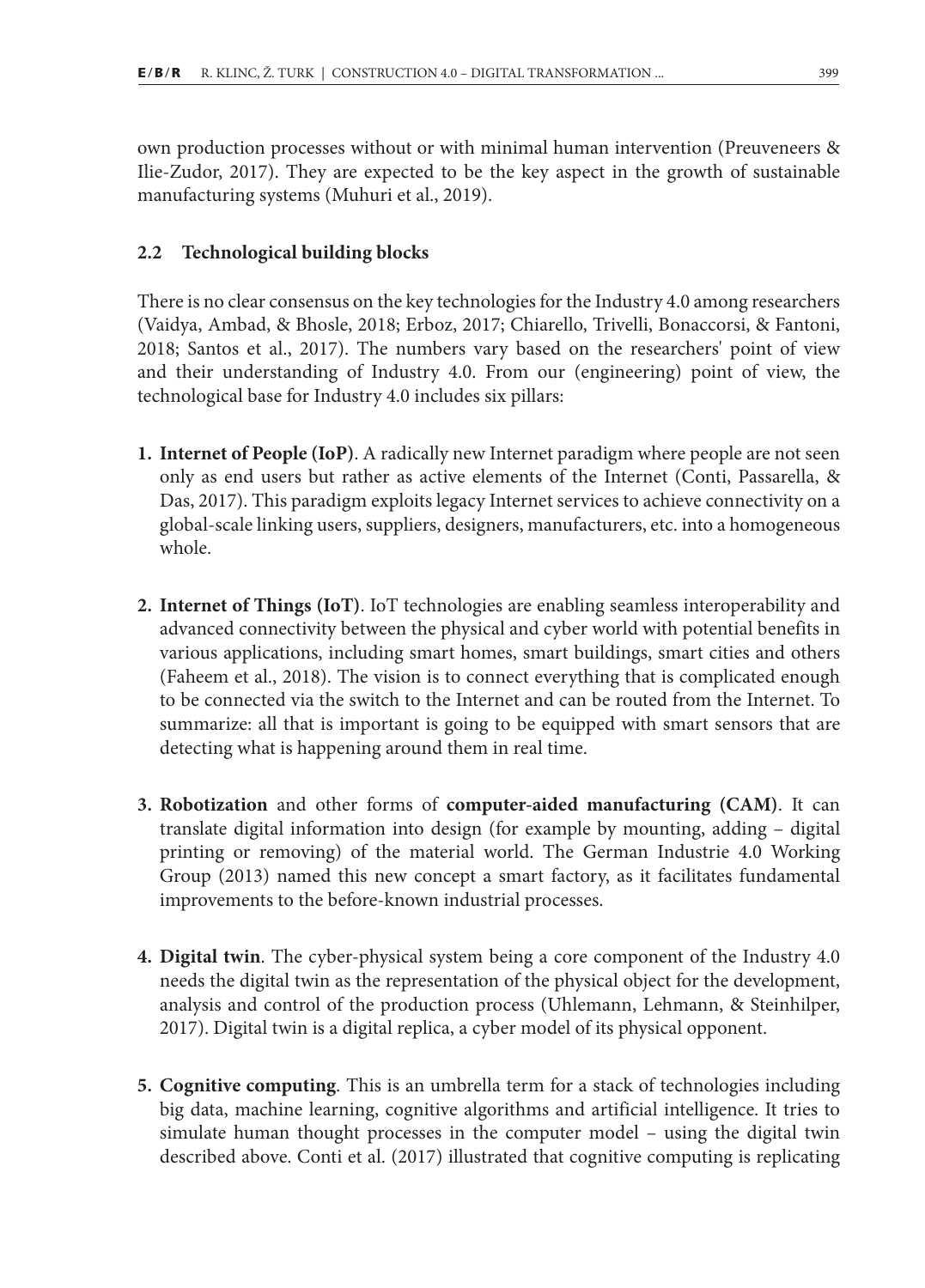(in the cyber world) the way users are analyzing and managing data in the physical world.

**6. Computer cloud**. Information and communication technology (ICT) infrastructure provides warehousing, processing and communication services as a service, similarly as people are paying for running water, electricity, heating. Virtualization of hardware and networks makes it possible to effectively access the appropriate capabilities, to ensure privacy, security, resilience, etc. Cloud based systems act as platforms enabling Industry 4.0 partners better integration (Erboz, 2017), providing a range of services to the smart factories of the future to integrate better manufacturing and logistics processes (Marques, Agostinho, Zacharewicz, & Jardim-Gonçalves, 2017) and inevitably lead to cloud manufacturing (Smit et al., 2016).

#### **2.3 Characteristics from the user's perspective**

From the user's perspective, Industry 4.0 products have some special features that distinguish them from products made earlier. In the first place, these products are characterized by the fact that they are tailored to the individual. Consumers have already become accustomed to the services that came up with Web 2.0 (Klinc, Turk, & Dolenc, 2009) and are tailor-made for an individual (such as Facebook or Google services). Moreover, industrial products are still considered to be serial, that is, the same for all and everyone. Due to the automated transfer of information between the material and digital world, Industry 4.0 would considerably lower the price of the production of unique items and some early examples of the future are already hitting the market – body scans and custom tailoring, biological drugs based on the individual's DNA, custom shoes based on the digital replica of the foot, etc. Torn and Vaneker (2019) noted that "*this flexibility of production processes to fabricate products with a high level of customization is similar to the one from the era of crafts manufacturing*".

Industry 4.0 products are smart (Nunes, Pereira, & Alves, 2017). Products, such as mobile phones, cars, or home appliances, are already an indispensable part of the modern world, but now they will become "smart". This means that the car will, on the basis of data from different sensors and surroundings, adapt itself automatically to the conditions on the road and thus save energy, and the coffee machine will start the preparation process by its own when its owner usually starts and thus shortening the waiting time. Buildings will also be smart as they will "decide" when it is time to heat, open or close windows, or, depending on the current number of people in the building, how much elevators will be sent to the higher floors.

Industry 4.0 products are also (or mainly) connected. This means they communicate with each other: the car communicates with the road that communicates with the traffic lights which communicates with other cars and other smart products.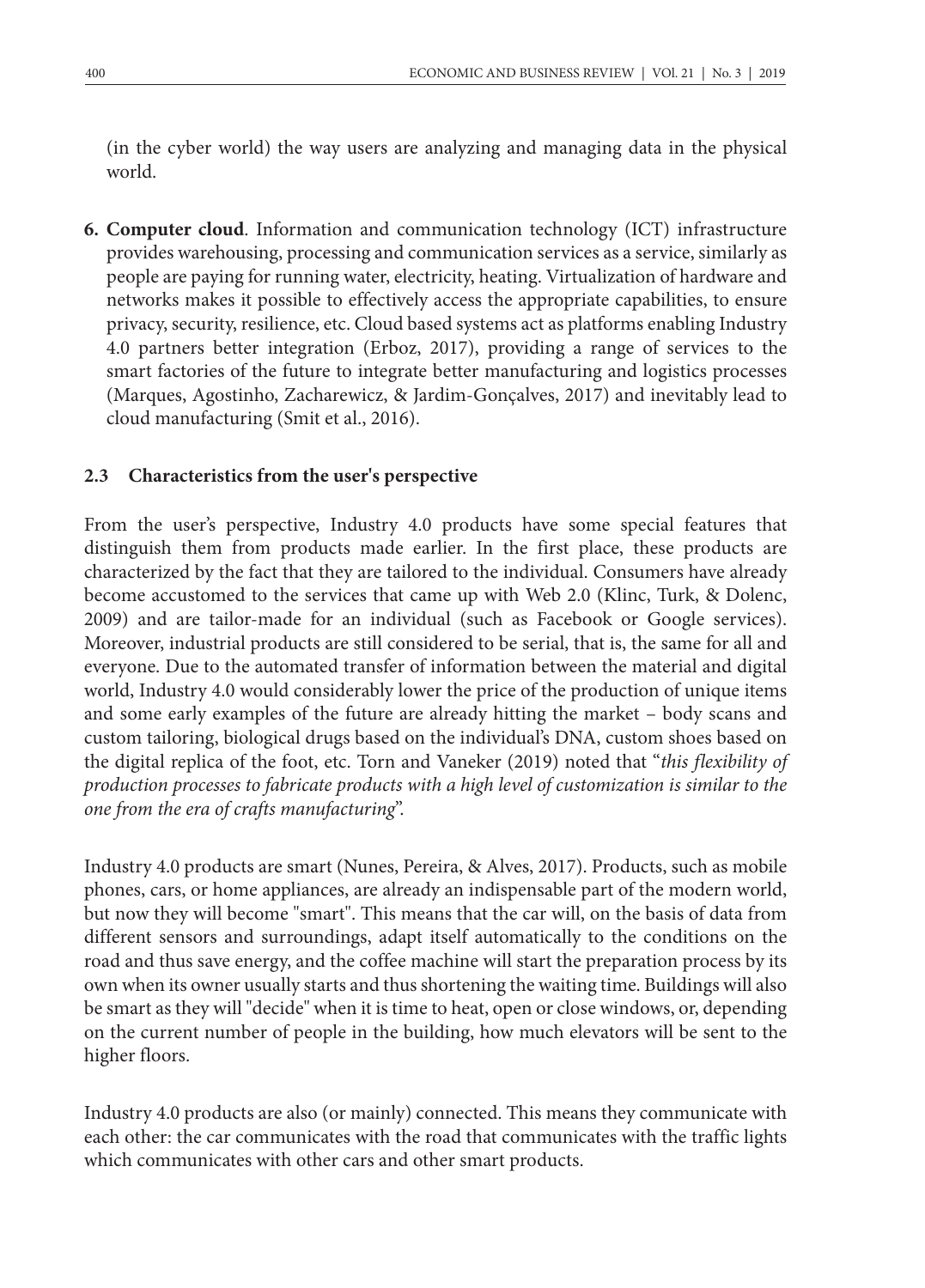#### **2.4 Characteristics from the economy's point of view**

From the perspective of the company or industry, Industry 4.0 brings a shift from products to services and capital expenditure to operational expenditure. There is no more marketing, for example, for excavators, there are offers for digging services instead. Following the example of consumer platforms (such as Uber or AirBnB), there are industry platforms for mediation between providers and consumers. (Data) Business models where the company markets intellectual property, e.g., knowledge of how to manage a building, project design solutions, and the like, are emerging.

Santos et al. (2017) expect Industry 4.0 to "*influence paradigm shifts that are going to change the landscape of the European Manufacturing*" that is expected "*to achieve a growth from 15% to 20% by 2030 if it performs the digitization of their value chains*".

From the perspective of the AEC industry as a whole, digitalization is not limited to individual stages of design and construction, but digitizes the entire value chain from design through manufacturing to maintenance and the use of the product. Value chains (of data, processes and knowledge) can therefore be integrated.

#### **3 CONSTRUCTION 4.0**

When introducing highly innovative concepts embracing the state-of-the-art technologies into the traditional heavy industry, it is important to note that the construction industry is one of the lowest R&D intensity sectors despite being one of the most important industry sectors. Similarly, labour productivity in AEC has declined, while it almost doubled in other industries during the same period (Oesterreich & Teuteberg, 2016). Oesterreich and Teuteberg (2016) list and explain a number of structural problems within the industry that resulted in poor figures stated above: (1) the complexity of construction projects, (2) uncertainty over tangible and intangible constraints within the individual project, (3) highly fragmented supply chain, (4) short-term thinking as a result of the temporary nature of construction projects, and (5) rigid culture, resistant to changes.

Nevertheless, in the case of Construction 4.0 it is about exploiting the potentials caused by the massive digitization of information and material processes and large amounts of data in digital form that various sensors, cameras, builders and users give about building objects and the already built environment. Research agendas arise in the academic (Oesterreich & Teuteberg, 2016) as well as the industrial environment the AEC industry is co-shaping (FIEC, 2017).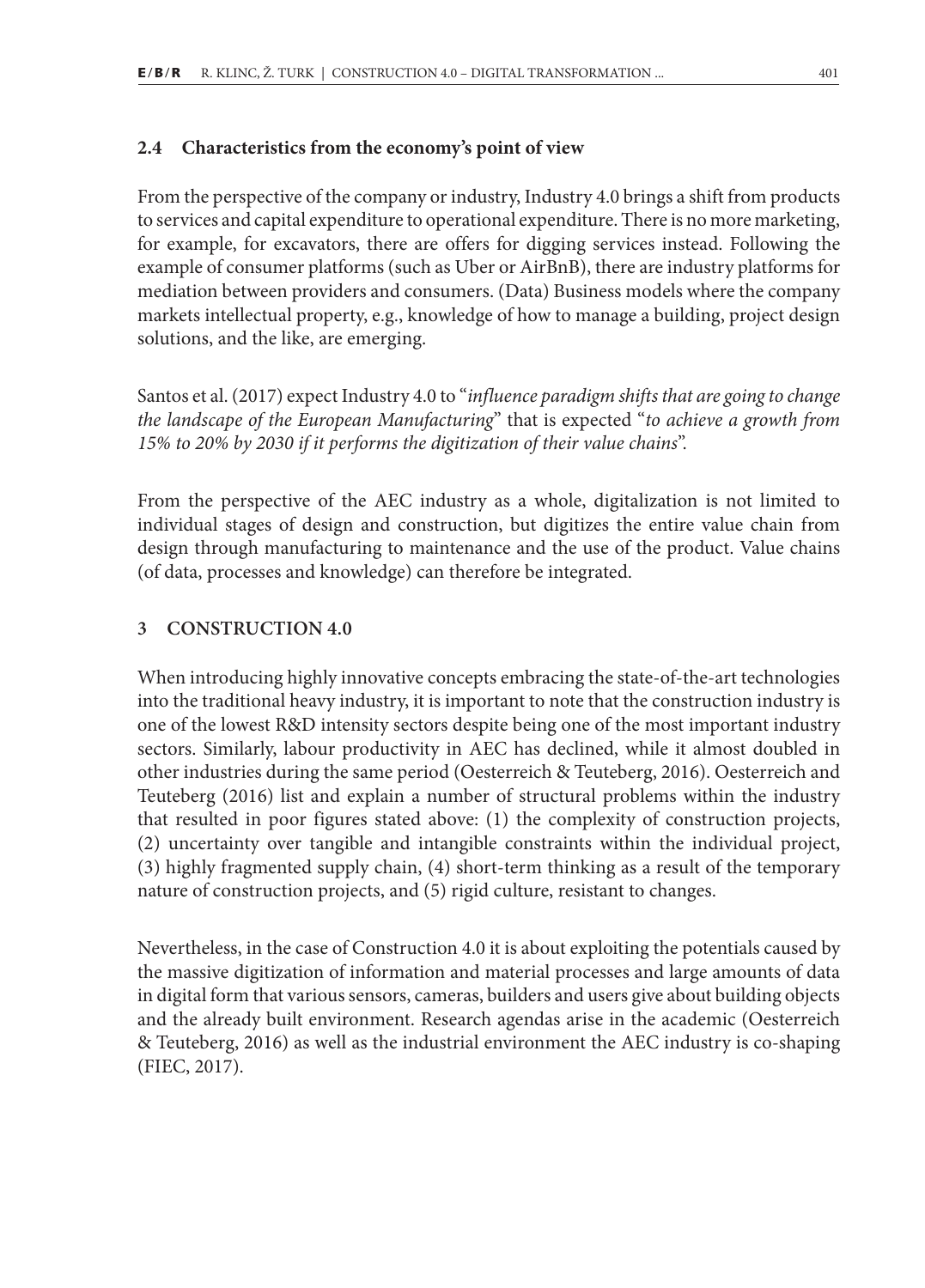#### **3.1 Digitalisation of the construction industry**

The European construction industry federation (FIEC, 2015a) wrote in its manifesto: "*Construction 4.0 is our branch of Industry 4.0. We use this term to refer to the digitalisation of the construction industry*."

Construction industry is known to be slow in implementing new technologies (Klinc et al., 2009; Klinc, Turk, & Dolenc, 2010), although there is an awareness that digital technologies are and will eventually transform the industry dealing with the built environment (Salamak & Januszka, 2018). The digitalisation of construction has many aspects of advanced processes and technologies, including (FIEC, 2015b):

- Industrial production (prefabrication, automation, 3D printing, etc.).
- Robotics (for performing repetitive and/or dangerous processes, use of drones for surveying, etc.).
- Digitally controlled building sites (equipment with sensors, inter-connected machines and processes leading to more fluid, faster construction with less errors, BIM, etc.).

It has to be noted though that the AEC industry is approaching Industry 4.0 from a different direction than others. Construction 4.0 is closing in the pattern for mass-production of the consumer-specific products (which is one of the goals of Industry 4.0) not from the state of mass and serial production but seeks opportunities for industrialization and repetition of manufacturing and maintaining ever-unique products. Construction has always been dealing with the production of unique, one-of-a-kind products and never had true examples of serial production within the sole scope of the construction processes. The AEC approach to producing goods could be seen as craft production on a massive scale, the product being either a sky-scraper, bridge or a family house traditionally. The main goal of the industry is therefore industrialization of production of unique products, which is quite different from other industries where the goal is customization of production of industrialized products. By digitizing value chains, dynamic and non-static value chains can become as effective as static value chains in classical industries.

Despite clear advantages of embracing digitalisation with a clear goal of bringing the construction industry up to date, Oesterreich and Teuteberg (2016) summarize a number of challenges that have to be taken into account when assessing the readiness for digital transformation (see Table 1).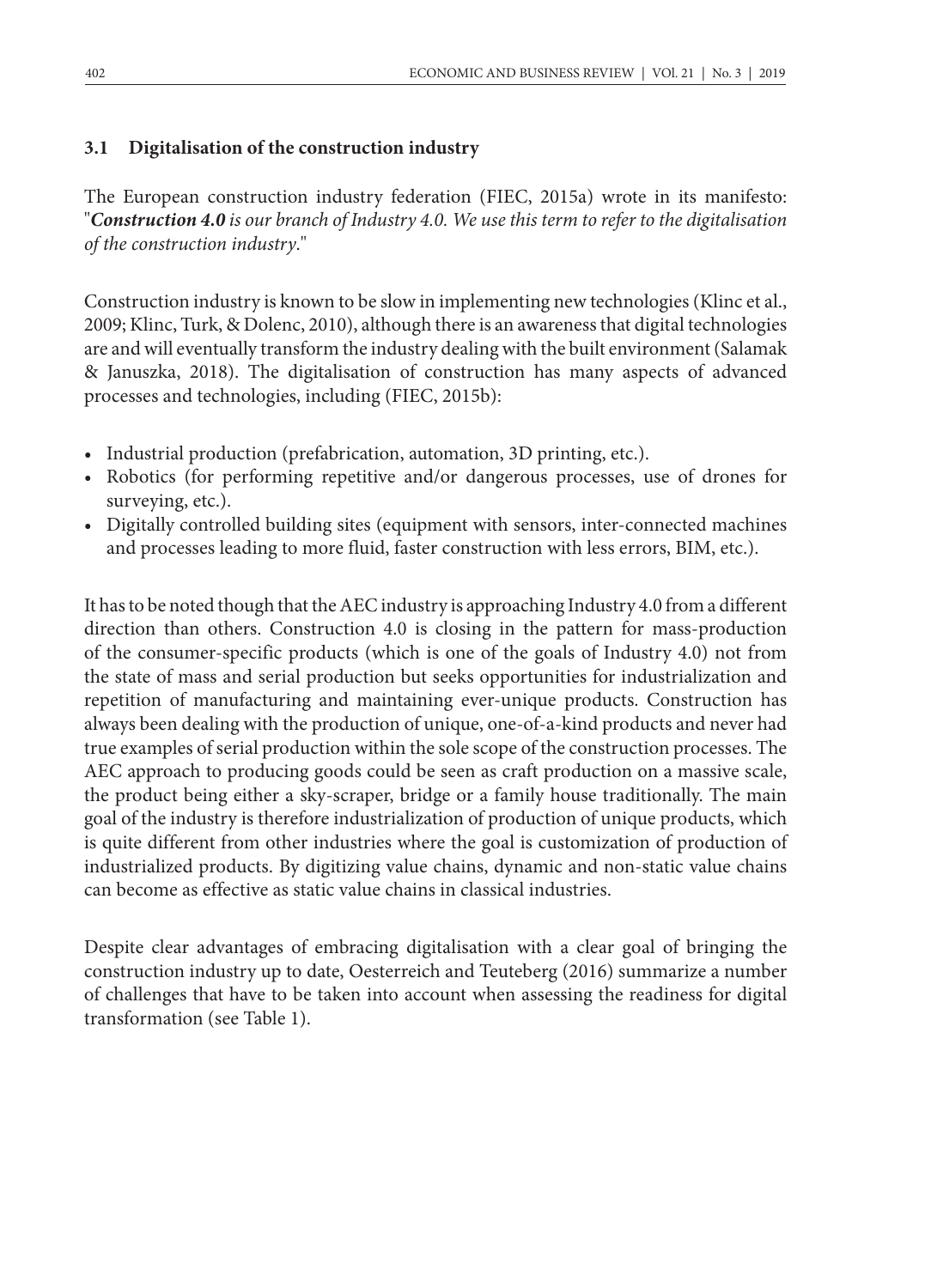|                                                 | perspective |        |         |        |   |         |  |  |
|-------------------------------------------------|-------------|--------|---------|--------|---|---------|--|--|
| Challenge                                       | P           | E      | S       | T      | E | L       |  |  |
| <b>Hesitation to adopt</b>                      | $\ast$      |        |         |        |   |         |  |  |
| High implementation cost                        |             | $\ast$ |         |        |   |         |  |  |
| Organisational and process changes              |             | $\ast$ |         |        |   |         |  |  |
| Need for enhanced skills                        |             |        | $\star$ |        |   |         |  |  |
| Knowledge management                            |             |        | $\star$ |        |   |         |  |  |
| Acceptance                                      |             |        | $\star$ |        |   |         |  |  |
| Lack of standards and reference architectures   |             |        |         | $\ast$ |   |         |  |  |
| Higher requirements for computing equipment     |             |        |         | $\ast$ |   |         |  |  |
| Data security and data protection               |             |        |         | $\ast$ |   |         |  |  |
| Enhancements of existing communication networks |             |        |         | $\ast$ |   |         |  |  |
| <b>Regulatory compliance</b>                    |             |        |         |        |   | $\star$ |  |  |
| Legal and contractual uncertainty               |             |        |         |        |   | $\ast$  |  |  |

Table 1: *Challenges of Industry 4.0 for the construction industry in the context of the PESTEL framework's perspective*

P - Political, E - Economic, S - Social, T - Technological, E - Environmental, L - Legal

Source: Oesterreich & Teuteberg, 2016.

Most of the findings coincide with general recommendations for increasing the digital maturity of (Slovenian, but are also applicable widely) companies (Erjavec, Manfreda, Jaklič, & Štemberger, 2018):

- Digital competences of companies' employees need to be enhanced by developing skills on the cross-section of information technologies and business.
- Being a business initiative provided by the information technology, it is beneficial to assign accountable business roles to ICT personnel.
- It is important to develop and build an organizational culture, appropriate for successful digital transformation.
- It is necessary to strengthen and accelerate the development of the appropriate institutional environment.

#### **3.2 Cyber-physical systems in construction**

Following the research in the field of construction informatics in the last decade, it seems that most of the innovation in the construction industry is focused around BIM. That is why it is important to place stress on the statement of the European Construction Industry Federation (FIEC, 2015a) that wrote: "*BIM is central to Construction 4.0 but it*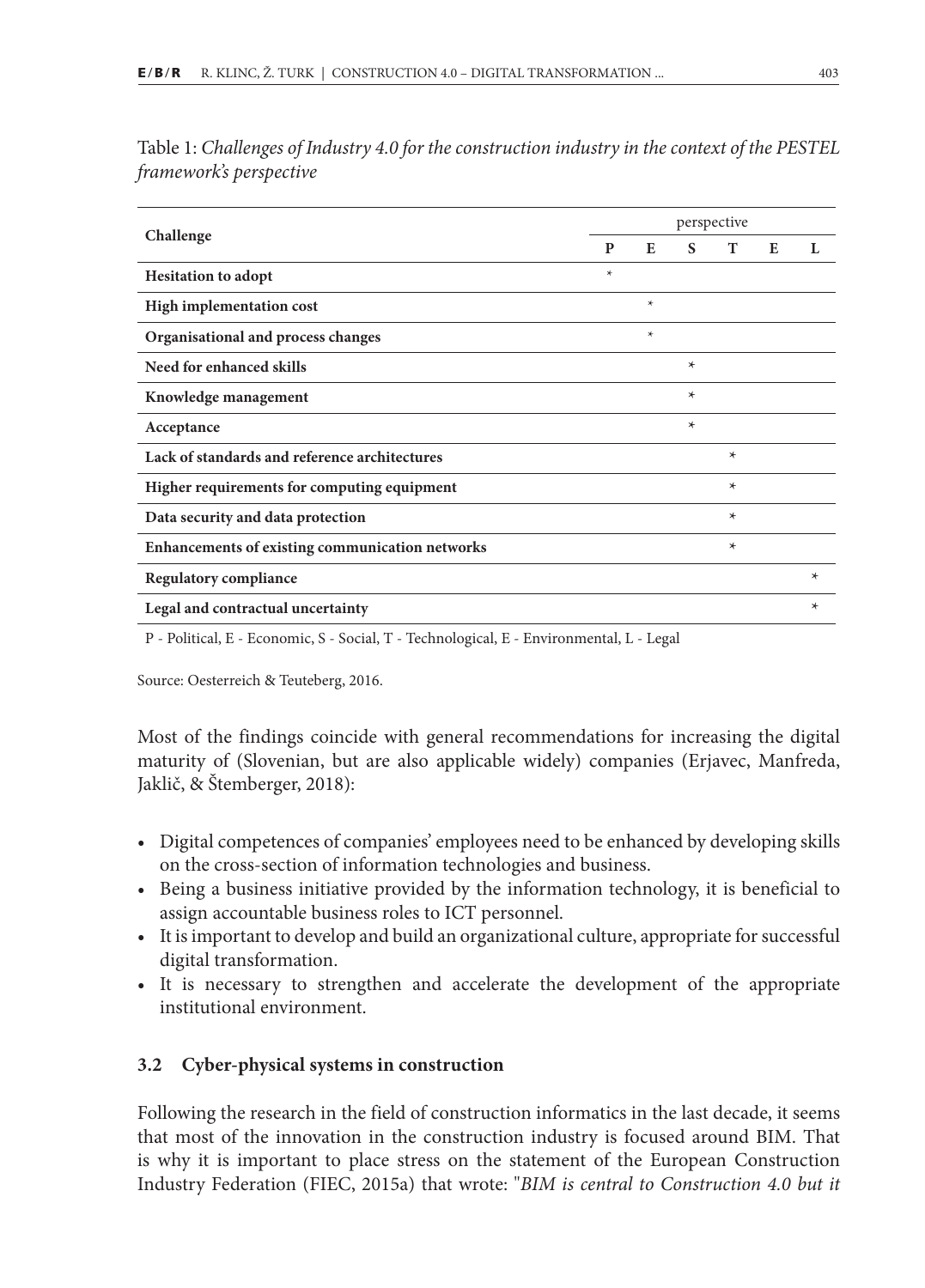*is not the only element. Crucially, BIM can change the construction industry and facilitate Construction 4.0*."

Being an important part and the core of the massive change construction industry is facing it is interesting to see that there is no uniform definition of what BIM is. Relying again on the expertise of the European Construction Industry Federation (FIEC, 2015a), one can read that "*BIM means various things depending on the context: Building Information Modelling, Building Information Model or Building Information Management. Other terms are also sometimes used.*" Among the before mentioned other terms the one that perfectly captures the principle and the soul of the concept emerged recently: *Better Information Management*. From the context of Industry 4.0, BIM was perfectly described by Cerovšek (2011): "*A BIM Model is a digital representation of an actual building for project communication over the whole building-project life cycle*."

Examples from the AEC industry are found on all five levels of cyber-physical systems:

- At the level of **connectivity**, buildings, infrastructure objects, roads and other engineering facilities presenting the built environment have most probably been equipped with sensors for measuring, for example, temperatures, moisture, traffic volume, displacements, forces, voltages, and the like.
- At the level of data-to-information **conversion**, many of the collected data is already being analyzed resulting in computer made stochastic decisions based on raw sensor data, e.g., opening of traffic lanes based on the traffic volume, closing of the tunnel based on the speed of vehicles inside it, warnings based on displacement of the foundations, etc.
- The **cyber** level is the one that stands out the most from the AEC industry's point of view. The building information model provides a framework that is the basis for analysis, inference, design, planning and maintaining, and is the AEC industry's instance of the digital twin.
- The most work has to be done on the **cognition** level in the field of machine learning and deduction even though some applications are already present. Effective prediction of traffic density based on the data obtained from sensor networks is one of them.
- The **configuration** level. At the level of (auto)configuration and autonomous systems, autonomous solutions for automatic adaptation of systems to certain influences that neutralize adverse consequences have been known for some time. Examples may be smart buildings or self-configurable objects that actively learn how to respond to energy needs, wind or earthquakes, traffic, etc. Lourenco, Roffel, and Narasimhan (2009) presented one such example, an automatic adjustment of high buildings to the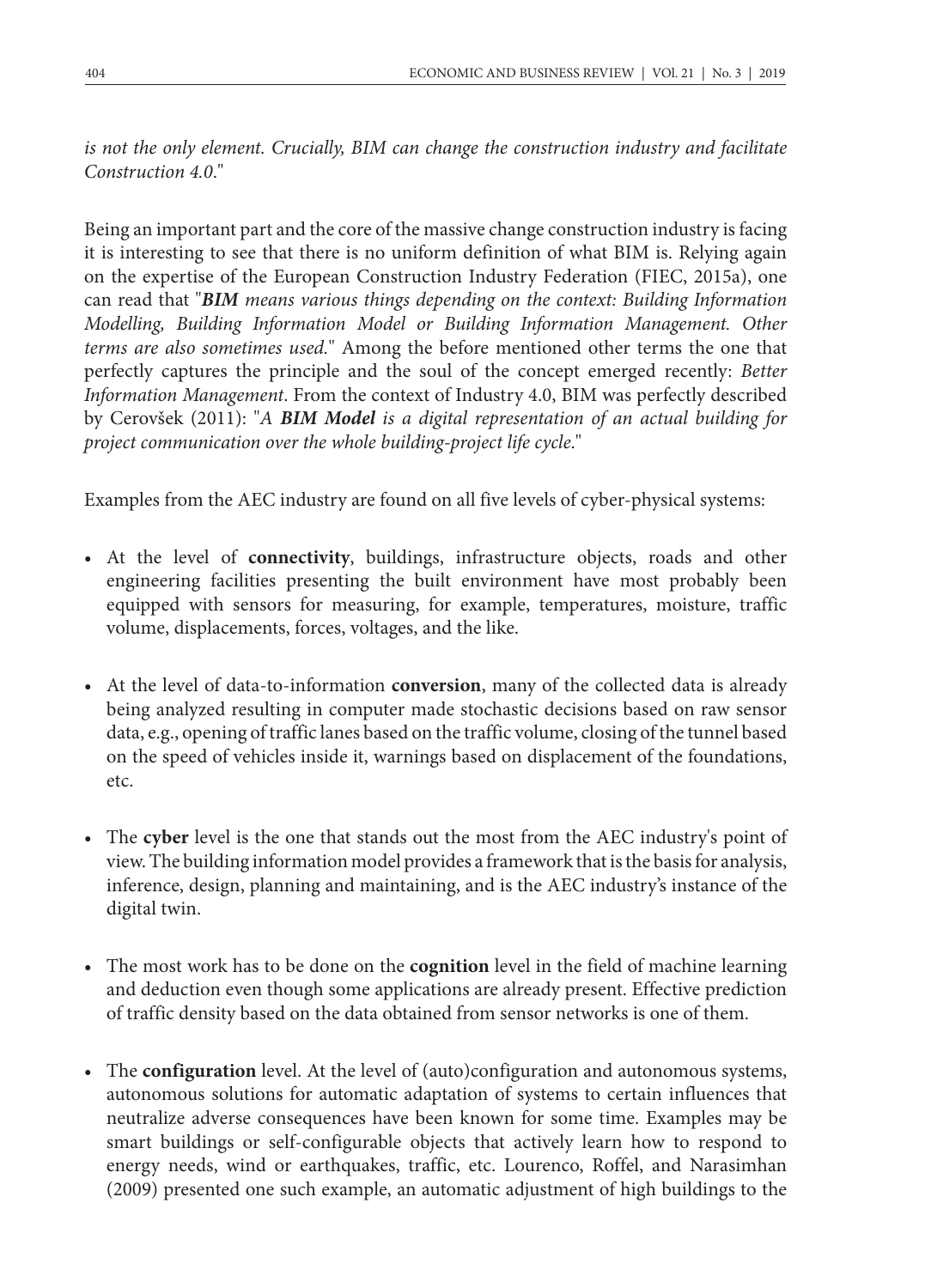wind load where self-adaptable system minimizes the oscillation frequency by using a movable ballast.

All described solutions are created at the level of the islands of cybernetization. Unified platforms for Construction 4.0 that provide technical infrastructure to services, together with a single market for applications and services, as well as an effective way to connect providers and consumers in the sense of enterprise-to-enterprise (B2B), are still in development.

#### **3.3 Readiness of the construction industry for the principles of Industry 4.0**

It can be argued that construction already is Industry 4.0, as they share many similarities:

- From the perspective of the consumer there are no significant differences since construction products (buildings, facilities, infrastructure) have always been adapted to the requirements of the investor, standards, conventions, location and similar, and were always unique. As a result, smart buildings and smart cities are being development.
- From the business perspective, project work in construction is an example of a dynamic, project-organized Hollywood economy. Construction factories and construction sites 4.0 have even more potential, with the greatest impact on construction costs and schedules as well as improved work processes and security.
- From the technological perspective, the construction industry had digital twins before the term was coined. BIM, Asset Information Models (AIM) and Geographic Information Systems (GIS) are all digital duplicates of their physical counterparts.

Nevertheless, Salamak, and Januszka (2018) argue that further digitalisation is the reason why the AEC industry is interesting, as there are many opportunities for profit by lowering the cost throughout the whole life cycle (from design to demolition). The most important opportunities were gathered by Oesterreich and Teuteberg (2016) and are presented in Table 2.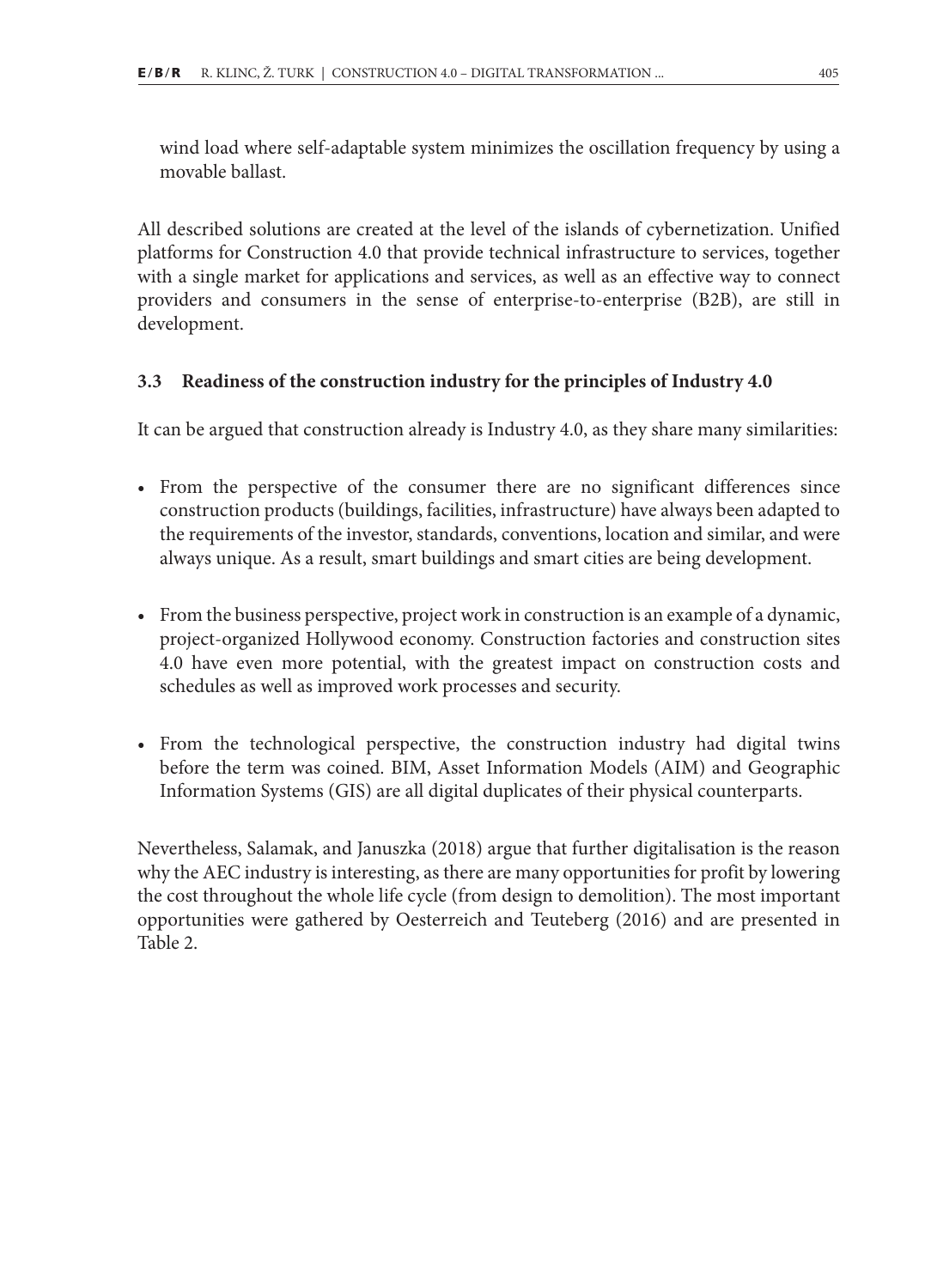|                                           | perspective |         |         |   |   |   |  |  |
|-------------------------------------------|-------------|---------|---------|---|---|---|--|--|
| <b>Benefits</b>                           | P           | E       | S.      | T | E | L |  |  |
| Cost savings                              |             | $\star$ |         |   |   |   |  |  |
| Time savings                              |             | $\ast$  |         |   |   |   |  |  |
| On-time and on-budget delivery            |             | $\ast$  |         |   |   |   |  |  |
| <b>Improving quality</b>                  |             | $\star$ |         |   |   |   |  |  |
| Improving collaboration and communication |             | $\star$ |         |   |   |   |  |  |
| Improving customer relationship           |             | $\ast$  |         |   |   |   |  |  |
| <b>Enhancing safety</b>                   |             |         | $\star$ |   |   |   |  |  |
| Improving the image of the industry       |             |         | $\star$ |   |   |   |  |  |
| <b>Improving sustainability</b>           |             |         |         |   | * |   |  |  |

Table 2: *Benefits of Industry 4.0 for the construction industry in the context of the PESTEL framework's perspective*

P - Political, E - Economic, S - Social, T - Technological, E - Environmental, L - Legal

Source: Oesterreich & Teuteberg, 2016.

#### **4 DISCUSSION AND CONCLUSION**

Having stated that cyber-physical systems are the key ingredient of Industry 4.0 and Construction 4.0, one first needs to acknowledge there is no other industry being more physical than construction and creating more volume of products or products that would pane larger areas. The entire built environment, all the infrastructure, is an area of interest for Construction 4.0. It is a big task for the construction industry with a huge impact on the life, work and leisure environment of humanity. Industry 4.0 is therefore a major challenge for the construction industry. The challenge is even bigger considering the low innovation culture in construction and the demographics of the business – few business leaders and a vast majority of small and medium enterprises with very different technological maturity.

The challenge is also to shift the industry from business models, where the product is of a material nature, to information and digital products, data and intellectual business models. The construction industry faces competition from other engineering professions for the primacy in integrating the digital and the material. Yet, the digital is just a layer of technology over what builders have been providing for centuries. The essential functions of places to live, places to work, or infrastructure to travel are not changing – just the technology to deliver the function is. Therefore, we are convinced that Construction 4.0 should be brought about by the construction industry and not by others that would develop a layer of digital over the "real".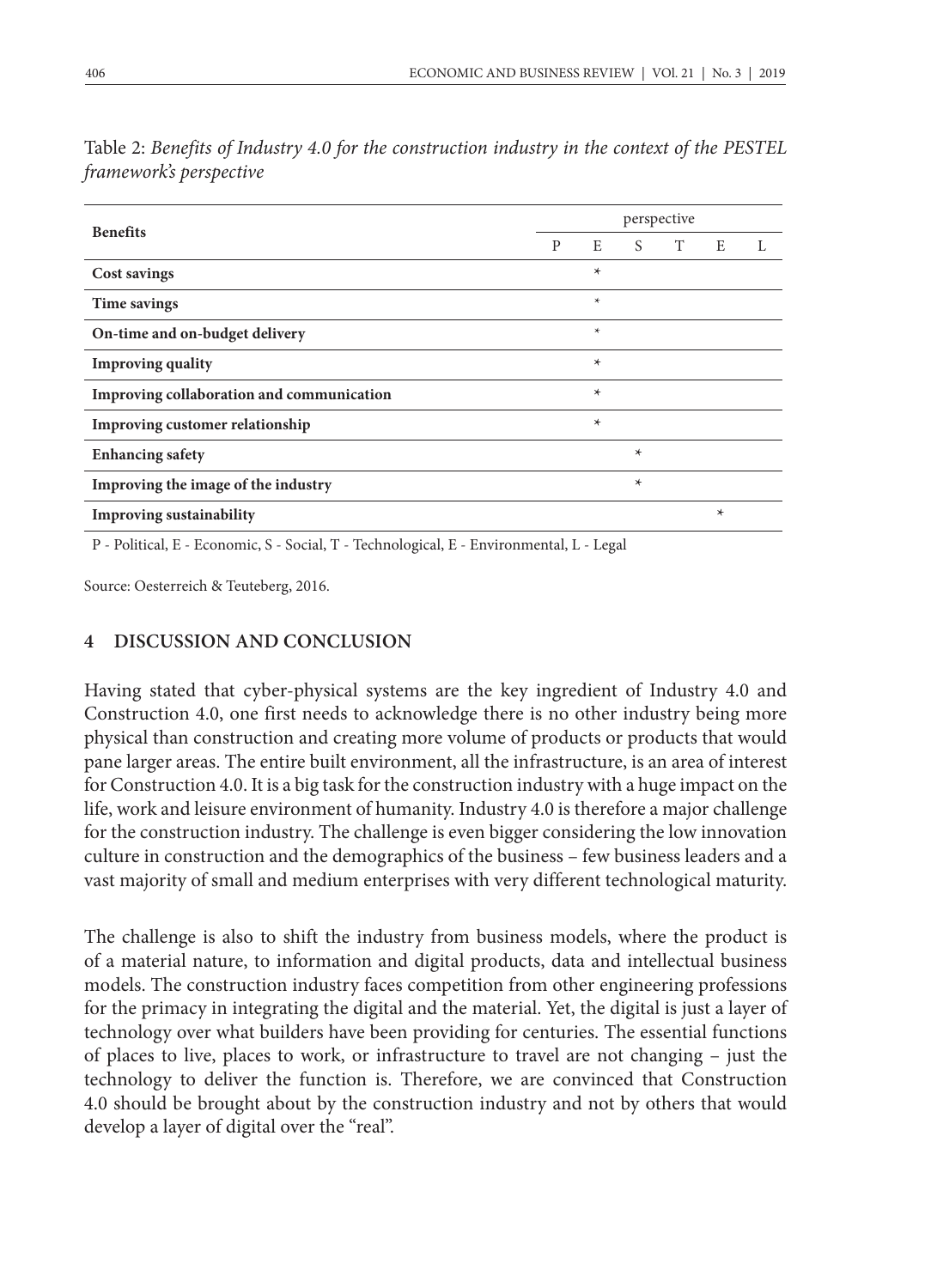The contribution of this paper to the corpus of knowledge is the harmonisation of the key principles of Industry 4.0 with the characteristics and specifics of the construction industry that were put into the context of Construction 4.0. In the end, we must also admit that Industry 4.0 is to some extent also a buzzword and a marketing gimmick – something that may not warrant a serious scientific analysis. Yet, sometimes it is important to give a name to a number of different but related developments. Names and concepts are an important motivator. With Construction 4.0 we are getting an umbrella concept for many of the technologies that interdisciplinary teams of researchers for construction, computer science, mechanical engineering, economics and social science – to name just the main ones – will be developing for years to come.

#### **REFERENCES**

Balasingham, K. (2016). *Industry 4.0: Securing the Future for German Manufacturing Companies*. University of Twente, Twente.

Cerovsek, T. (2011). A review and outlook for a 'Building Information Model' (BIM): A multi-standpoint framework for technological development. *Advanced Engineering Informatics, 25*(2), 224–244. https://doi.org/10.1016/j.aei.2010.06.003

Chiarello, F., Trivelli, L., Bonaccorsi, A., & Fantoni, G. (2018). Extracting and mapping industry 4.0 technologies using wikipedia. *Computers in Industry, 100*, 244–257. https:// doi.org/10.1016/j.compind.2018.04.006

Conti, M., Passarella, A., & Das, S. K. (2017). The Internet of People (IoP): A new wave in pervasive mobile computing. *Pervasive and Mobile Computing, 41*, 1–27. https://doi. org/10.1016/j.pmcj.2017.07.009

Duhovnik, J. (1984). *Računalniško projektiranje (CAD) gradbenih konstrukcij*. Retrieved from https://plus.si.cobiss.net/opac7/bib/47410

Eastman, C., Teicholz, P., Sacks, R., & Liston, K. (2011). *BIM Handbook: A Guide to Building Information Modeling for Owners, Managers, Designers, Engineers and Contractors*. John Wiley & Sons.

Erboz, G. (2017). How To Define Industry 4.0: Main Pillars Of Industry 4.0. *Managerial Trends in the Development of Enterprises in Globalization Era*, 761–767. Retrieved from https://spu.fem.uniag.sk/fem/ICoM\_2017/files/international\_scientific\_conference\_ icom\_2017.pdf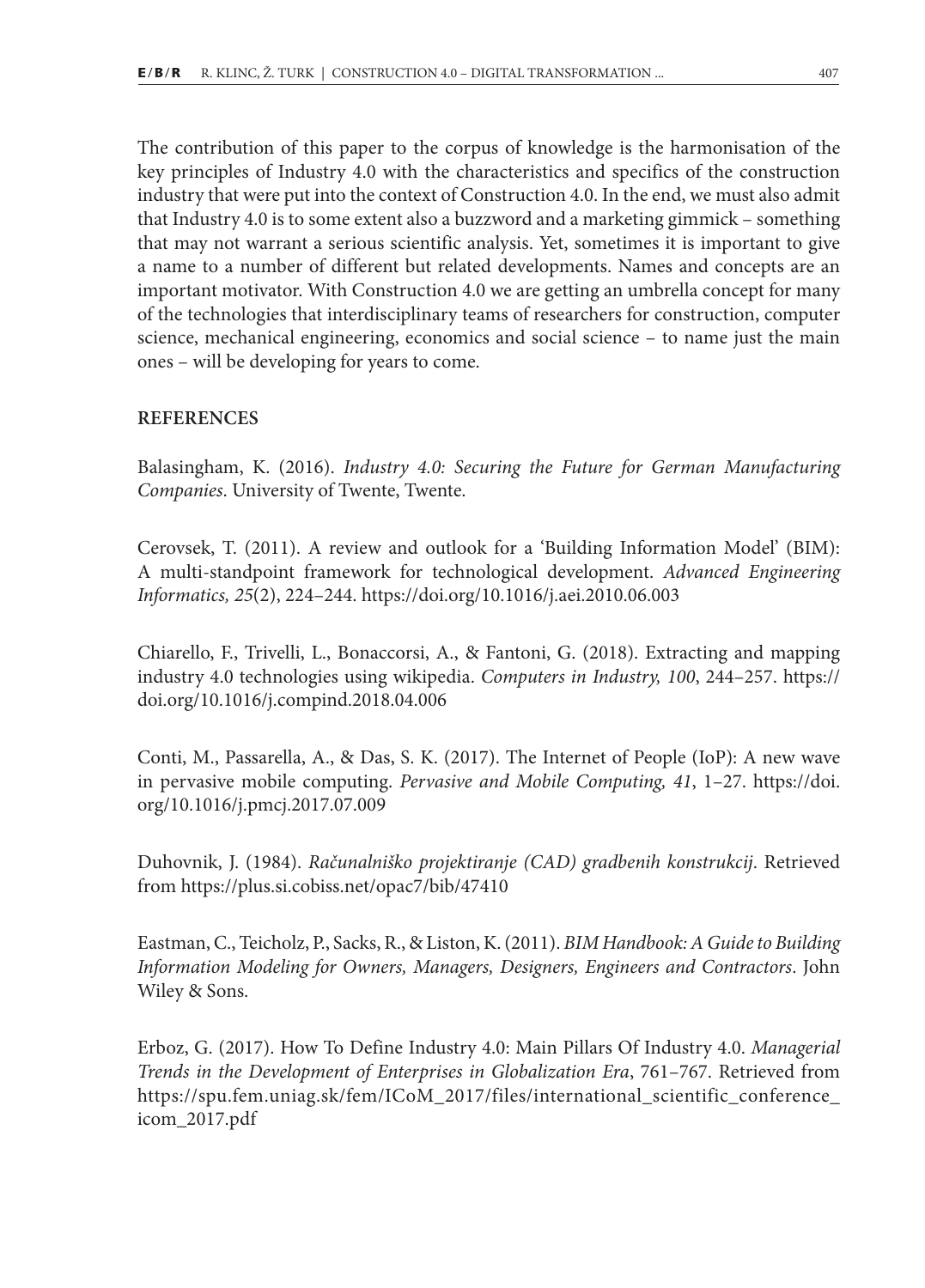Erjavec, J., Manfreda, A., Jaklič, J., & Štemberger, M. I. (2018). Stanje in trendi digitalne preobrazbe v Sloveniji. *Economic and Business Review, 20*(0), 109–128.

EU BIM Task Group. (2017). *Handbook for the introduction of Building Information Modelling by the European Public Sector.* Retrieved from http://www.eubim.eu/wp-content/ uploads/2017/07/EUBIM\_Handbook\_Web\_Optimized-1.pdf

Faheem, M., Shah, S. B. H., Butt, R. A., Raza, B., Anwar, M., Ashraf, M. W., … Gungor, V. C. (2018). Smart grid communication and information technologies in the perspective of Industry 4.0: Opportunities and challenges. *Computer Science Review, 30*, 1–30. https:// doi.org/10.1016/j.cosrev.2018.08.001

Fenves, S. J., Logcher, R. D., & Mauch, S. P. (1965). *STRESS: A Reference Manual, A Problem-Oriented Computer Language for Structural Engineering.* Retrieved from https:// mitpress.mit.edu/books/stress-reference-manual

FIEC. (2015a). Construction 4.0. Retrieved February 28, 2019, from FIEC - European construction industry federation website: http://www.fiec.eu/en/themes-72/ construction-40.aspx

FIEC. (2015b). What else is Construction 4.0? Retrieved March 2, 2019, from FIEC - European construction industry federation website: http://www.fiec.eu/en/themes-72/ construction-40/what-else-is-construction-40.aspx

FIEC. (2017). *FIEC Manifesto on BIM - Making BIM a global success*. Retrieved from http:// www.fiec.eu/en/cust/documentrequest.aspx?DocID=47792

Industrie 4.0 Working Group. (2013). *Securing the future of German manufacturing industry: Recommendations for implementing the strategic initiative Industrie 4.0* (p. 80).

Jazdi, N. (2014). Cyber physical systems in the context of Industry 4.0. *2014 IEEE International Conference on Automation, Quality and Testing, Robotics*, 1–4. https://doi. org/10.1109/AQTR.2014.6857843

Klinc, R., Turk, Ž., & Dolenc, M. (2009). Engineering collaboration 2.0: requirements and expectations. *ITcon Vol. 14, Special Issue »Next Generation Construction IT: Technology Foresight, Future Studies, Roadmapping, and Scenario Planning«, Pg. 473-488, Http://Www. Itcon.Org/2009/31, 14*, 473–488.

Klinc, R., Turk, Ž., & Dolenc, M. (2010). ICT enabled communication in construction 2.0. *Pollack Periodica, 5*(1), 109–120. https://doi.org/10.1556/Pollack.5.2010.1.8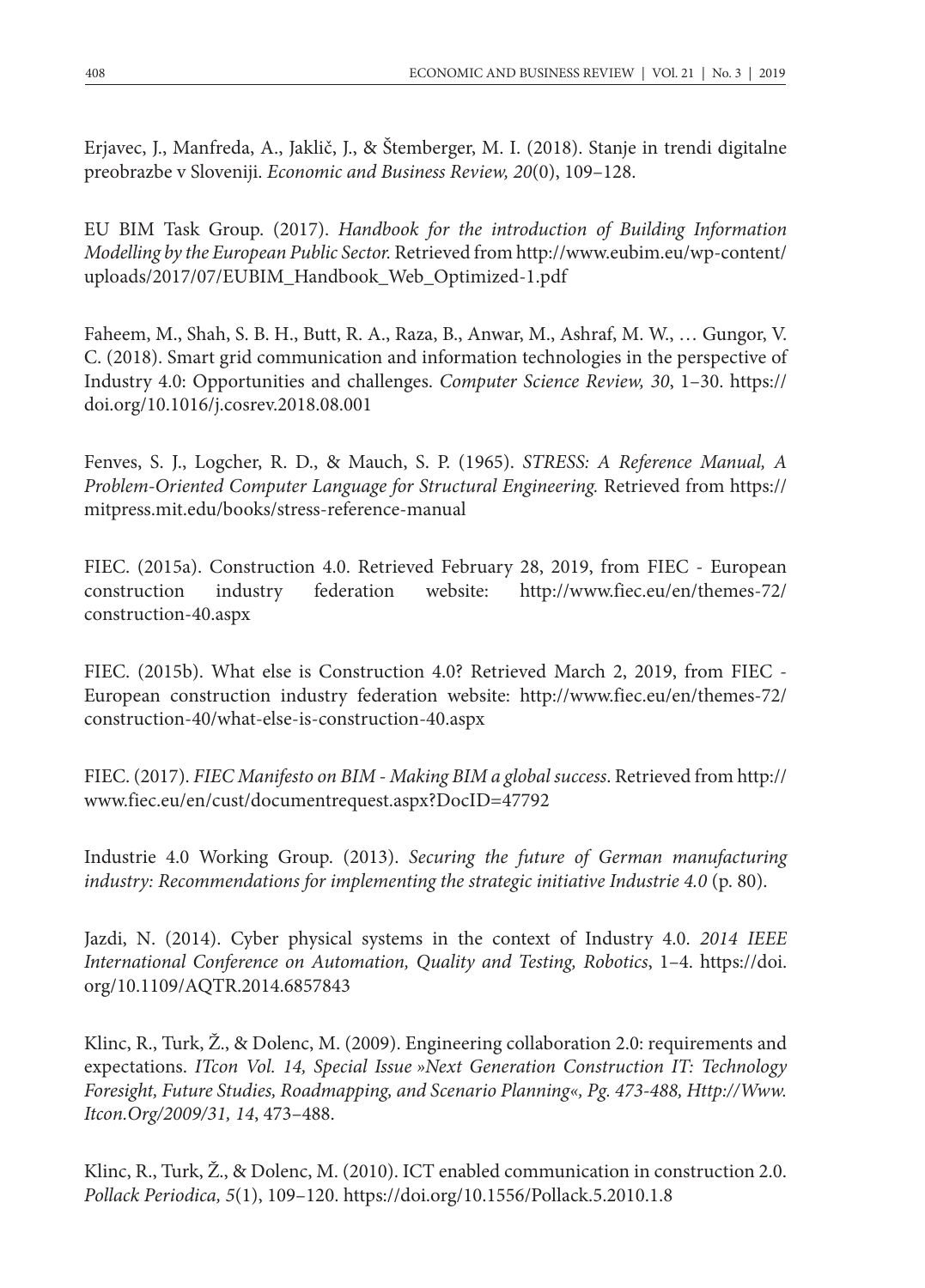Lee, J., Bagheri, B., & Kao, H.-A. (2015). A Cyber-Physical Systems architecture for Industry 4.0-based manufacturing systems. *Manufacturing Letters, 3*, 18–23. https://doi. org/10.1016/j.mfglet.2014.12.001

Lourenco, R., Roffel, A. J., & Narasimhan, S. (2009). Adaptive pendulum mass damper for control of structural vibration. *Proceedings of the CANSMART 2009 Workshop "Smart Materials and Structures," 2009*, 326. Montreal, Quebec, Canada: Canadian Smart Materials and Structures Group.

Marolt, V. (1981). *Okvir: program za račun linijskih konstrukcij*. Retrieved from https:// plus.si.cobiss.net/opac7/bib/14288896

Marques, M., Agostinho, C., Zacharewicz, G., & Jardim-Gonçalves, R. (2017). Decentralized decision support for intelligent manufacturing in Industry 4.0. J*ournal of Ambient Intelligence and Smart Environments, 9*(3), 299–313. https://doi.org/10.3233/AIS-170436

Muhuri, P. K., Shukla, A. K., & Abraham, A. (2019). Industry 4.0: A bibliometric analysis and detailed overview. *Engineering Applications of Artificial Intelligence, 78*, 218–235. https://doi.org/10.1016/j.engappai.2018.11.007

Nunes, M. L., Pereira, A. C., & Alves, A. C. (2017). Smart products development approaches for Industry 4.0. *Procedia Manufacturing, 13*, 1215–1222. https://doi.org/10.1016/j. promfg.2017.09.035

Oesterreich, T. D., & Teuteberg, F. (2016). Understanding the implications of digitisation and automation in the context of Industry 4.0: A triangulation approach and elements of a research agenda for the construction industry. *Computers in Industry, 83*, 121–139. https:// doi.org/10.1016/j.compind.2016.09.006

Preuveneers, D., & Ilie-Zudor, E. (2017). The intelligent industry of the future: A survey on emerging trends, research challenges and opportunities in Industry 4.0. *Journal of Ambient Intelligence and Smart Environments, 9*(3), 287–298. https://doi.org/10.3233/AIS-170432

Rifkin, J. (2016). How the Third Industrial Revolution Will Create a Green Economy. *New Perspectives Quarterly, 33*(1), 6–10. https://doi.org/10.1111/npqu.12017

Romero, D., & Vernadat, F. (2016). Enterprise information systems state of the art: Past, present and future trends. *Computers in Industry, 79*, 3–13. https://doi.org/10.1016/j. compind.2016.03.001